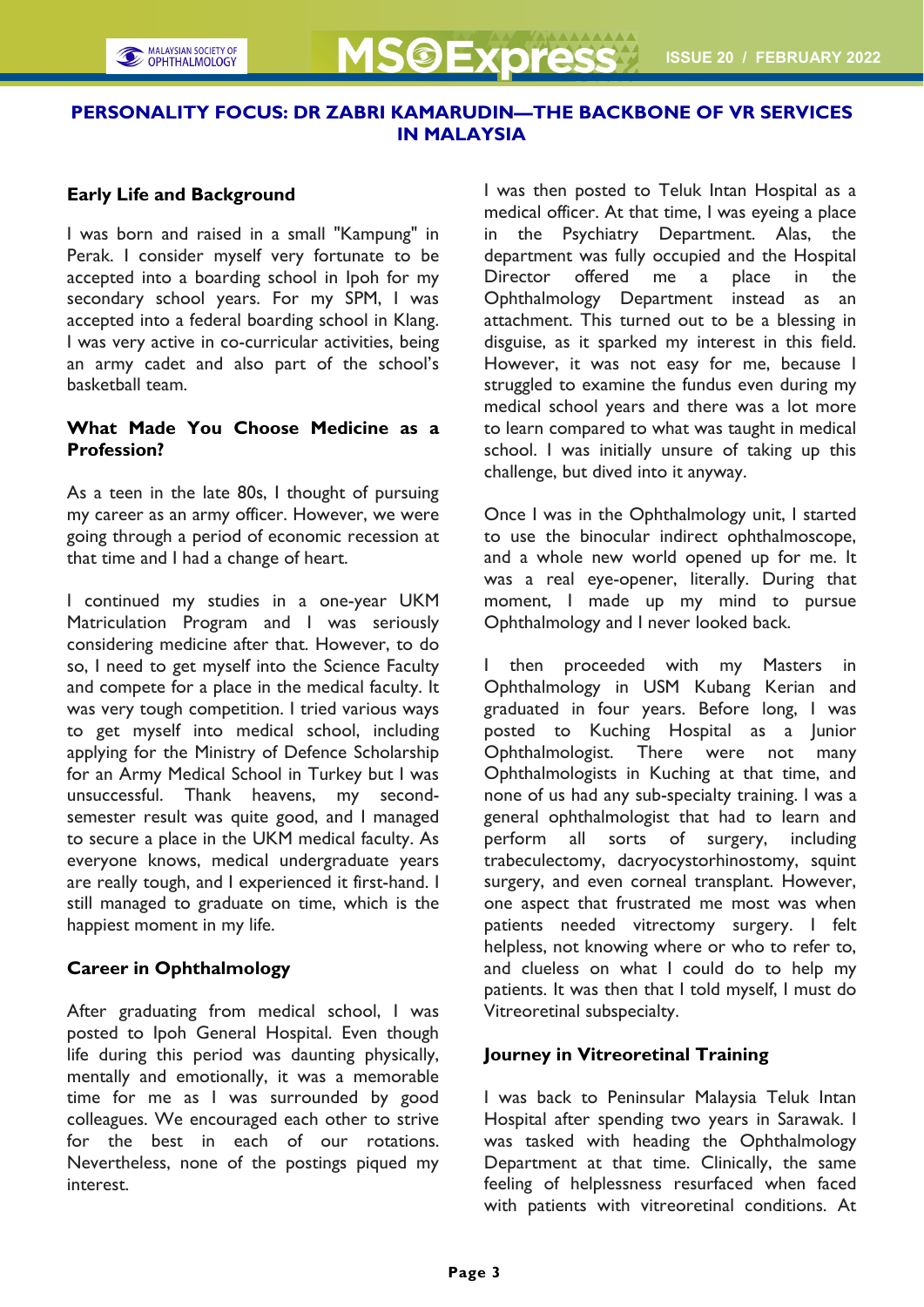

# **OExpress**



Dr Zabri (centre) celebrating a significant milestone of Hospital Selayang's 2000<sup>th</sup> VR surgery in year 2016 with fellows and OT staff. That is about 6 VR surgeries per day, every day for the entire year!

that time, the only hospital that accepted VR referrals was Hospital Selayang. I then applied for the VR Training Program and requested to be posted to Ipoh, as I wanted to serve my home state. In the 1st year, I was trained in Alor Setar Hospital by experienced mentors and teachers.

After six months in Alor Setar, Dr Mariam (who was the Head of Service) transferred me to Hospital Selayang. I did ask her: what was her plan for me? And I remembered clearly her concise answer – she wanted me to fill the gap and eventually head the VR services later. Time has proved her right. I was a bit stressed up initially, knowing how strict Dr. Mariam is, but in the end, I am very grateful as I was trained by many experienced teachers and was exposed to all sorts of tough cases in Selayang as it was the national VR referral centre.

# What are the Challenges in your Current Practice?

Working in the Surgical Retina field in general and running the National Referral Centre specifically is tough. It is well-known that our VR operation list was always described as a 'no sunset' list. But I have been fortunate to work with good colleagues who are also great surgeons and staff who are understanding of the demands required of them. They (doctors and staff) have been excellent and helpful companions, and as time goes by, you would probably regard them like family, as I have with mine.

People come and go, and such is the situation with the VR surgeons in civil service. The burden of disease (and the work) increases by the year.